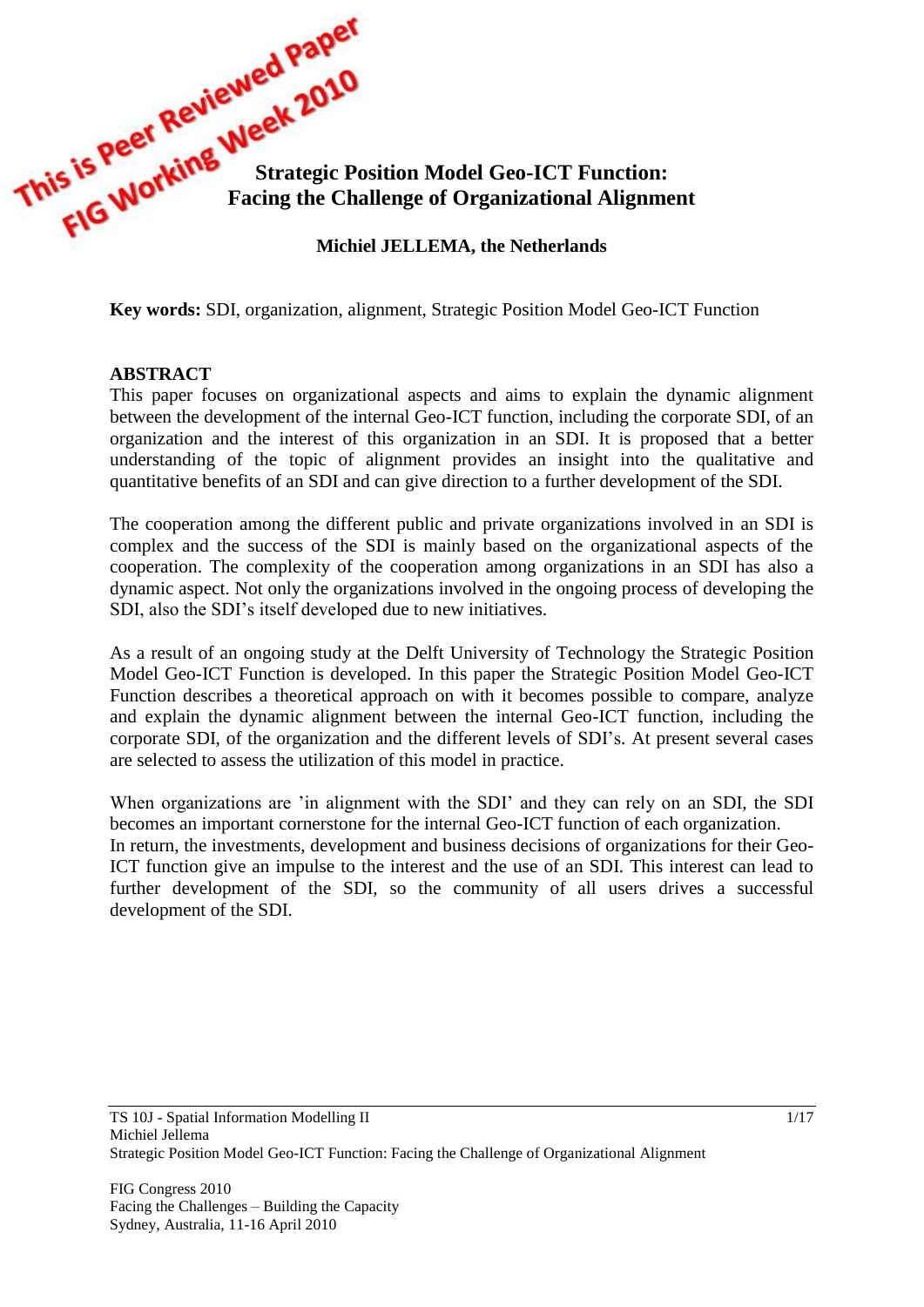# **Strategic Position Model Geo-ICT Function: Facing the Challenge of Organizational Alignment**

## **Michiel JELLEMA, the Netherlands**

# **1. INTRODUCTION**

Spatial data infrastructures (SDI's) are an emerging phenomena world-wide (Masser, 2005). From a niche activity, it has developed into the backbone of today's geo-data provision (Bregt et al., 2008). An SDI is nowadays seen as a basic infrastructure, like roads, railways and electricity distribution, which support sustainable development, and in particular economic development, environmental management and social stability (Rajabifard et al., 2001).

With the growth of SDI's also the number of stakeholders and organizations involved increased, and in many countries it started to attract the attention of policy makers at different levels of government. For example, the executive order 12906 of President Clinton (USA, 1994) phrases the benefits as follows: "Geographic information is critical to promote economic development, improve our stewardship of natural resources, and protect the environment. Modern technology now permits improved acquisition, distribution, and utilization of geographic (or geospatial) data and mapping. The National Performance Review has recommended that the executive branch develop, in cooperation with State, local, and tribal governments, and the private sector, a coordinated National Spatial Data Infrastructure to support public and private sector applications of geospatial data in such areas as transportation, community development, agriculture, emergency response, environmental management, and information technology."

The development and the success of SDI's depends on the use by organizations of these SDI's (Rajabifard et al., 2002). By reducing duplication and facilitating integration and development of new and innovative business applications, SDI's may produce significant human and resource savings not to mention the returns and benefits for the whole user-community.

If organizations can rely on an SDI, the SDI becomes an important cornerstone for the internal Geo-ICT function of each organization. In return, the investments, development and business decisions of organizations for their Geo-ICT function give an impulse to the interest and the use of an SDI. This interest can lead to further development of the SDI, so the community of all users drives a successful development of the SDI.

This paper focuses on organizational aspects and aims to explain the alignment between the development of the internal Geo-ICT function of an organization and the interest of this organization in an SDI. It is proposed that a better understanding of this alignment provides an important insight into the qualitative and quantitative benefits of an SDI. This should help to direct the further development of the SDI.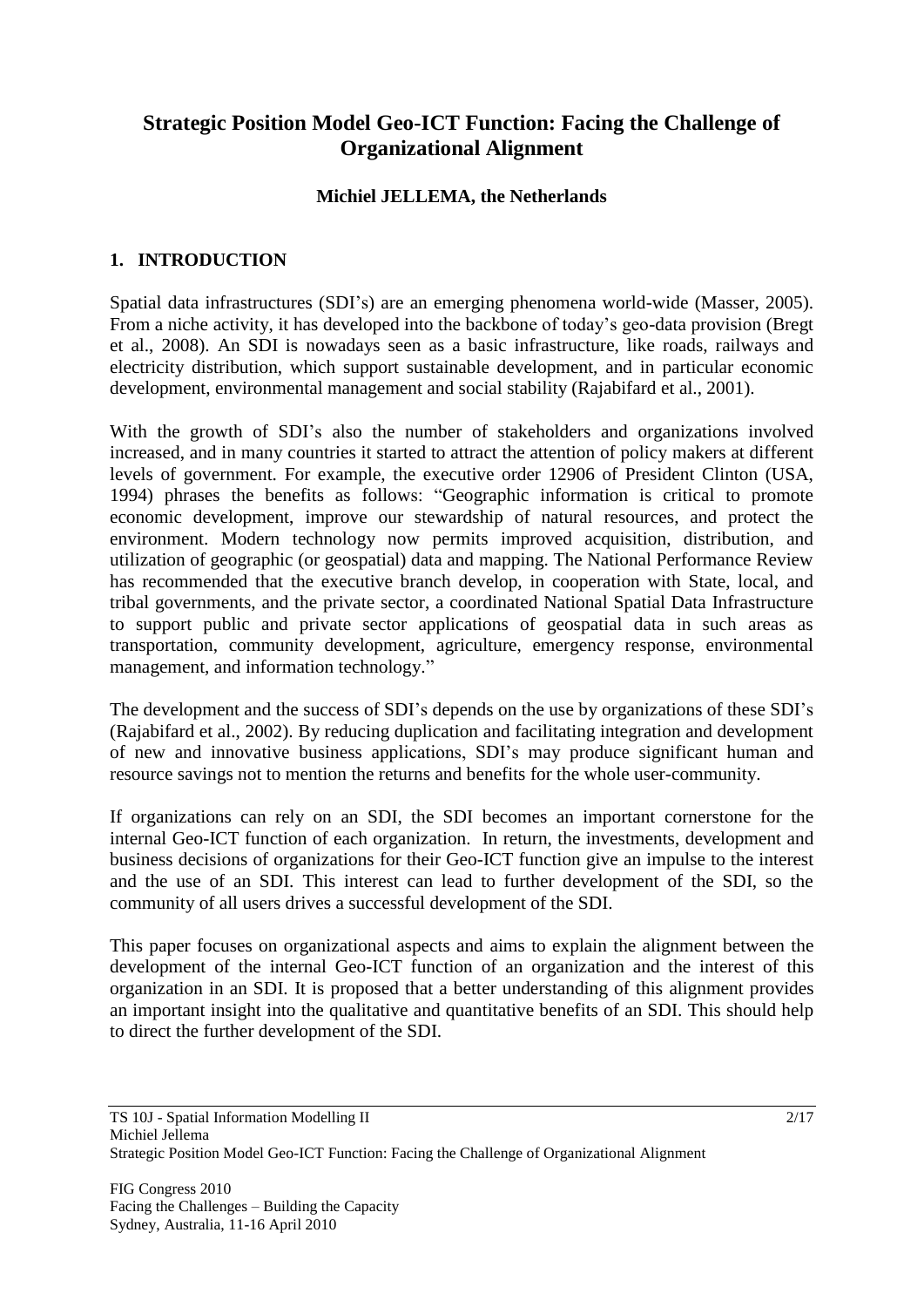Through redefining the model of SDI hierarchy (Rajabifard and Williamson, 2001) and connecting the components of an SDI (Van Loenen, 2006) to the different roles, ambitions and interests of organizations, it becomes possible with the Strategic Position Model Geo-ICT Function to explain the dynamic alignment between the internal Geo-ICT function of an organization and the interest of this organization in an SDI.

The Strategic Position Model Geo-ICT Function is the result of an ongoing study at the Delft University of Technology. In this study several cases in The Netherlands are selected to assess the utilization of the Strategic Position Model Geo-ICT Function in practice. The coming results of this investigation are expected to provide insight in the validity of the model and explain the dynamic alignment among organizations in their relationship with SDI's.

In section 2 of this paper the SDI Hierarchy Model is redefined and in section 3 the Strategic Position Model Geo-ICT Function is presented. At the end, in section 4 the conclusions will be given. Throughout the paper the organizational aspects are clarified with some examples from The Netherlands.

# **2. ORGANIZATIONAL ASPECTS IN THE SDI-HIERARCHY**

Within information infrastructures, the SDI is the infrastructure that includes information with a geographic component. An SDI can be defined as a framework continuously facilitating the efficient and effective generation, dissemination, and use of needed geographic information within a community or between communities (Van Loenen, 2006).

# **2.1 SDI Hierarchy Model**

As a result of developing SDI's at different political-administrative levels, a model of SDI Hierarchy that includes SDI's developed at different political-administrative levels is developed (Rajabifard et al., 2000). In this model an SDI Hierarchy (see figure 1) is made up of interconnected SDI's at different levels of jurisdictions.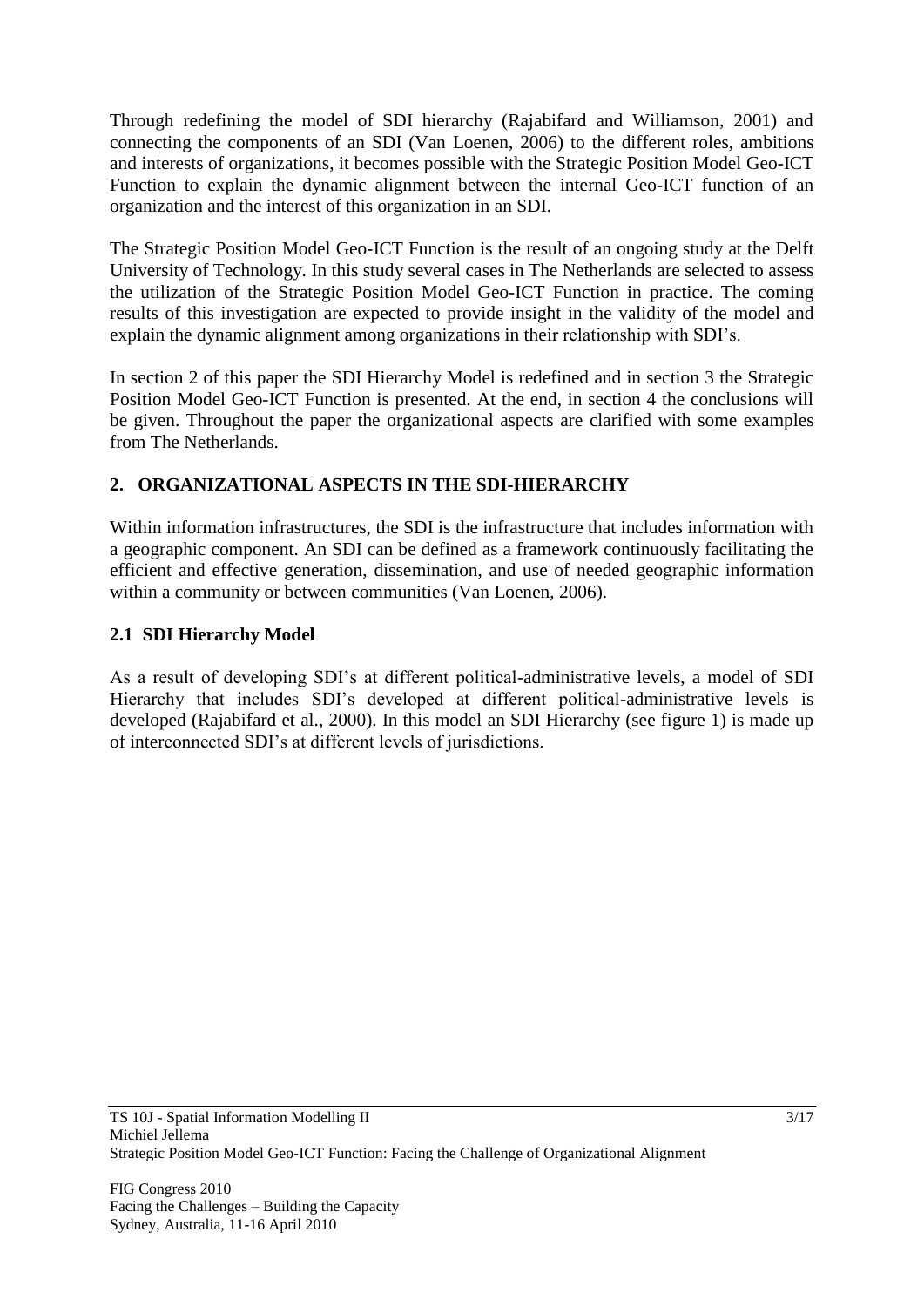

**Figure 1:** SDI Hierarchy Model (Rajabifard et al., 2000)

The SDI Hierarchy Model defines different levels from a corporate SDI-level to a Global SDI level. In the model, a corporate GIS is deemed to be an SDI at the corporate level, the basis level of the hierarchy. Each level has its own characteristics in the core components of the infrastructure. "Each SDI at the local level or above is primarily formed by the integration of spatial data sets originally developed for use in organizations operating at that level and below" (Rajabifard and Williamson, 2002).

Understanding the SDI hierarchy is important because it can help to explain the importance of the relationships within different levels of SDI. In additional to the vertical relationships between the SDI levels, shown in the SDI Hierarchy Model, there are also relationships between SDI's at a horizontal level. Any component (Van Loenen, 2006) at a hierarchy level, such as a National SDI in the SDI hierarchy has two different faces, one looking toward wholes in a higher level of SDI, and the other looking towards parts in lower levels of SDI. This is in figure 1 illustrated by a double-ended vertical arrow (Rajabifard et al., 2000). The double-ended horizontal arrow gives expression to the fact that all the components, such as the organizations involved, of a SDI at a hierarchy level must cooperate in partnership.

The vertical and horizontal relationships within an SDI hierarchy are very complex, and this complexity is due to the dynamic, inter- and intra-jurisdictional nature of SDI's (Rajabifard et al., 2002). These relationships can be related to the policies, the spatial data sets, the technologies and also to the cooperation among organizations in every level of the SDIhierarchy.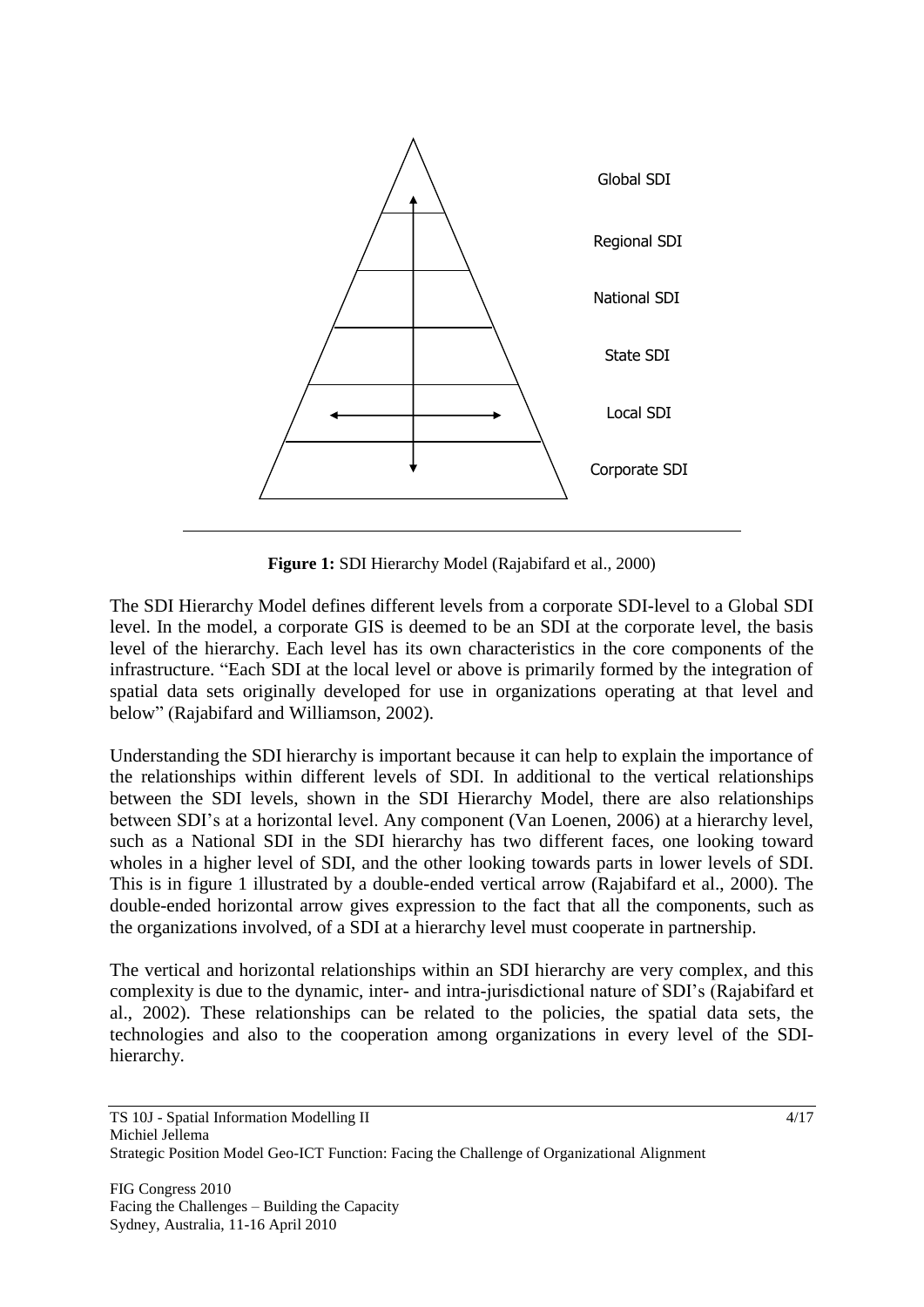An example of a horizontal organizational relationship in the level of the 'national SDI' in The Netherlands is the cooperation of the municipalities in DataLand (Jellema, 2009). DataLand was founded in 2001 and in a period of nine years DataLand has managed to become the largest shared service centre for Dutch municipalities and makes spatial data of more than 7,400,000 buildings accessible for public and private organizations. Furthermore, DataLand operates a web based information-system to improve the quality of the data in cooperation with the producers of the data, the municipalities, and the users of the data. (Jellema, 2002). In figure 2 the cooperation among these organizations is presented with the quality circle of information.



**Figure 2**: The quality circle of information

In a period of nine years almost all 441 municipalities decided autonomously to participate in DataLand. When a municipality decides to participate in DataLand, the mission and activities of DataLand gives at that time a positive contribution to the strategic orientation and goal of that specific municipality (Jellema, 2008).

Another example of a horizontal organizational relationship stems from the 1990's. In that period, public and private organizations worked on a horizontal organizational relationship together on the level of a 'local SDI' in the city of Amsterdam. For the local SDI stakeholders, this local SDI provided access to many spatial data sets including data about buildings, parcels, cables and pipes and topography (Jellema, 1994).

The experiences and evaluation of both examples make clear that the cooperation among the different public and private organizations involved is complex and the success of the SDI was mainly based on the organizational aspects of the cooperation.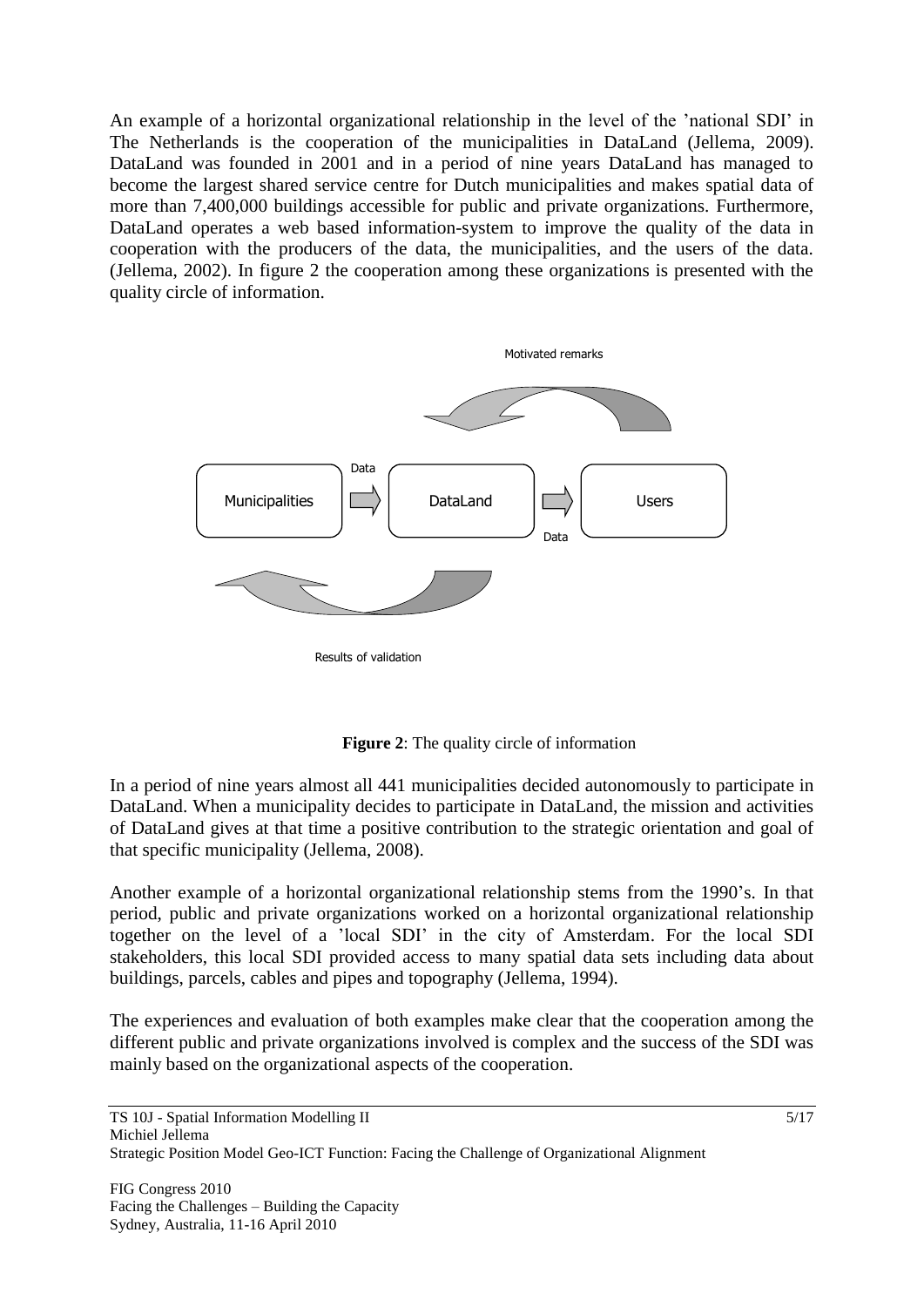The complexity of the cooperation among organizations in an SDI has also a dynamic aspect. Not only the organizations involved in the ongoing process of developing the SDI, also the SDI's itself developed due to new initiatives. Partnership building among the stakeholders is an important element in this process of development of SDI's (Kok, 2005).

Although most literature focuses primarily on SDI's as a public good, an SDI may also exist in the private sector (Van Loenen, 2006). The consequence of this vision can be that the base level of the SDI-hierarchy, the corporate SDI, will be formed by public and private organizations. It is also possible that the corporate SDI of an organization will perform in an SDI-level that is not always the level of the local SDI, such as suggested in the SDI Hierarchy model.

For example, the information about the zip-code of an address belongs in The Netherlands to a privatized public organization. In 2006, the Dutch government and this private company agreed that this zip-code information becomes part of the national SDI. This example makes clear that information of the 'corporate SDI' of a private company is directly integrated into the level of the national SDI.

And Shell, a worldwide operating company in the oil-industry, has global databases with geographic information (Davies, 2006). When this geographic information becomes accessible for other private and public organizations, the geographic information of this corporate SDI is directly connected into the level of the global SDI.

These examples makes clear, that geographic information of a corporate SDI of a private organization can have a direct connection or can directly be integrated into each level of the SDI hierarchy.

## **2.2 SDI Hierarchy Model and the corporate SDI**

Reflection of all these examples to the original SDI Hierarchy Model suggests that redefining the SDI Hierarchy Model is needed. This redefinition does not change the hierarchy between the local, state, national, regional and global SDI's, but emphases that the level of the corporate SDI may not only be the base of the local SDI, but potentially also the base of each level of an SDI.

This means that, for example, a national SDI is primarily formed by the integration of spatial data sets originally developed for use in public and private organizations operating their own corporate SDI at that national SDI level and with SDI levels below the level of the national SDI. It is also possible that an organization with different spatial data sets is connected to more than one SDI level. Figure 3 presents the redefined model 'SDI Hierarchy Model and the corporate SDI'.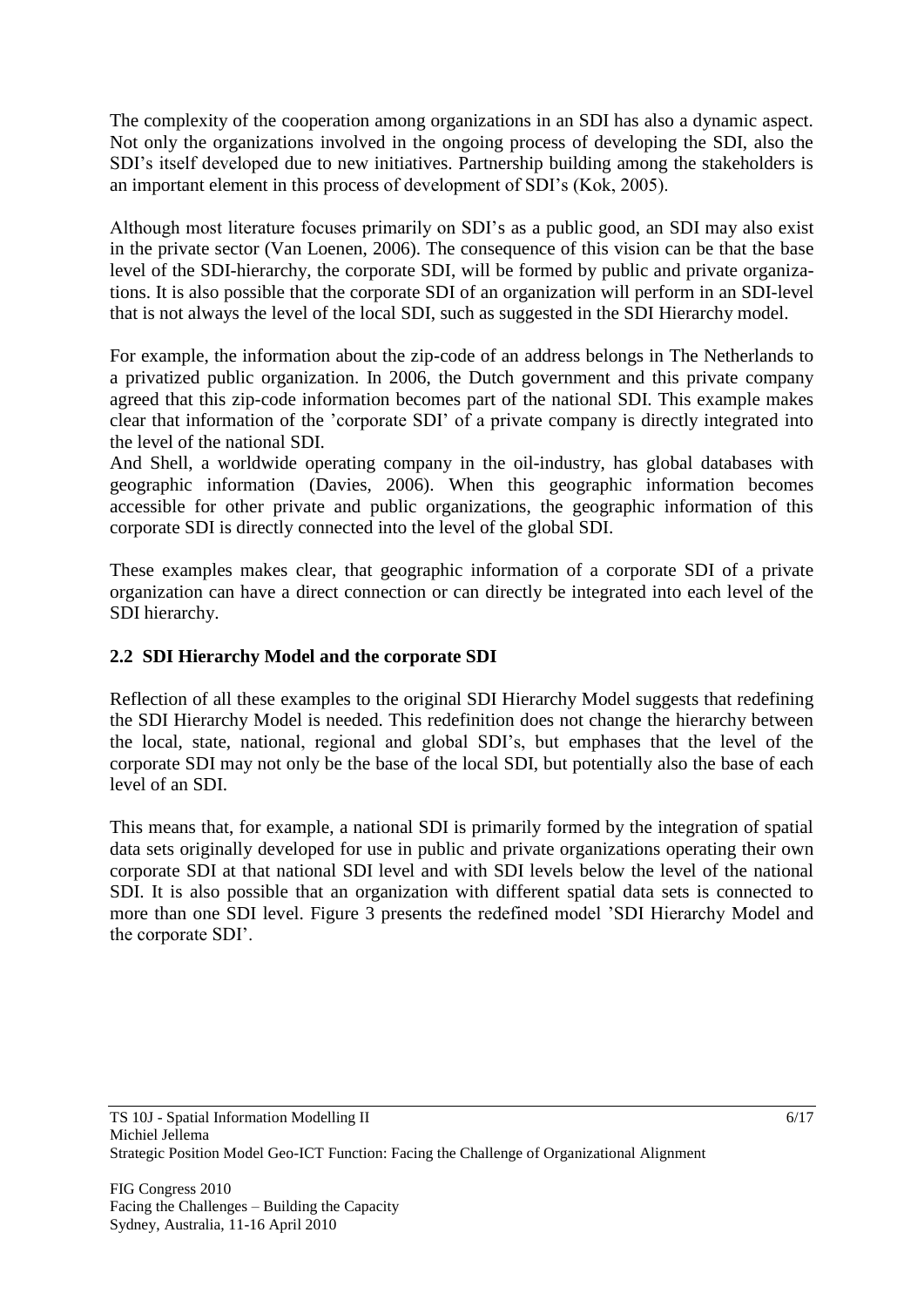

**Figure 3**: SDI Hierarchy Model and corporate SDI

The redefined 'SDI Hierarchy Model and corporate SDI' shows that organizations can have different roles in and different ambitions to be involved in an SDI.

### **2.3 Organizational participation in an SDI**

An SDI consists of seven major components: data sets, institutional framework, policies, technology, standards, financial resources and human resources (Van Loenen, 2006). All these components have an impact on what spatial data is collected, how it is distributed and how it is used. This paper further develops the components institutional framework and human resources. This should clarify how and why an organization participates in an SDI.

The organizations that are strongly involved in the policymaking, development, maintenance, dissemination and use of an SDI belong to the institutional framework. The way this is organized is important for, if not the most important aspect of, an SDI (Van Loenen, 2006).

Examples of this kind of organizations for the National SDI in The Netherlands are the Ministry of Housing, Spatial Planning and Environment that is responsible for the national SDI coordination, many public organizations who are obliged to produce and to use spatial data sets of the National SDI, private organizations who deliver by agreement spatial datasets to the National SDI and the Cadastre, Land Registry and Mapping Agency who is responsible for the distribution of these spatial data sets.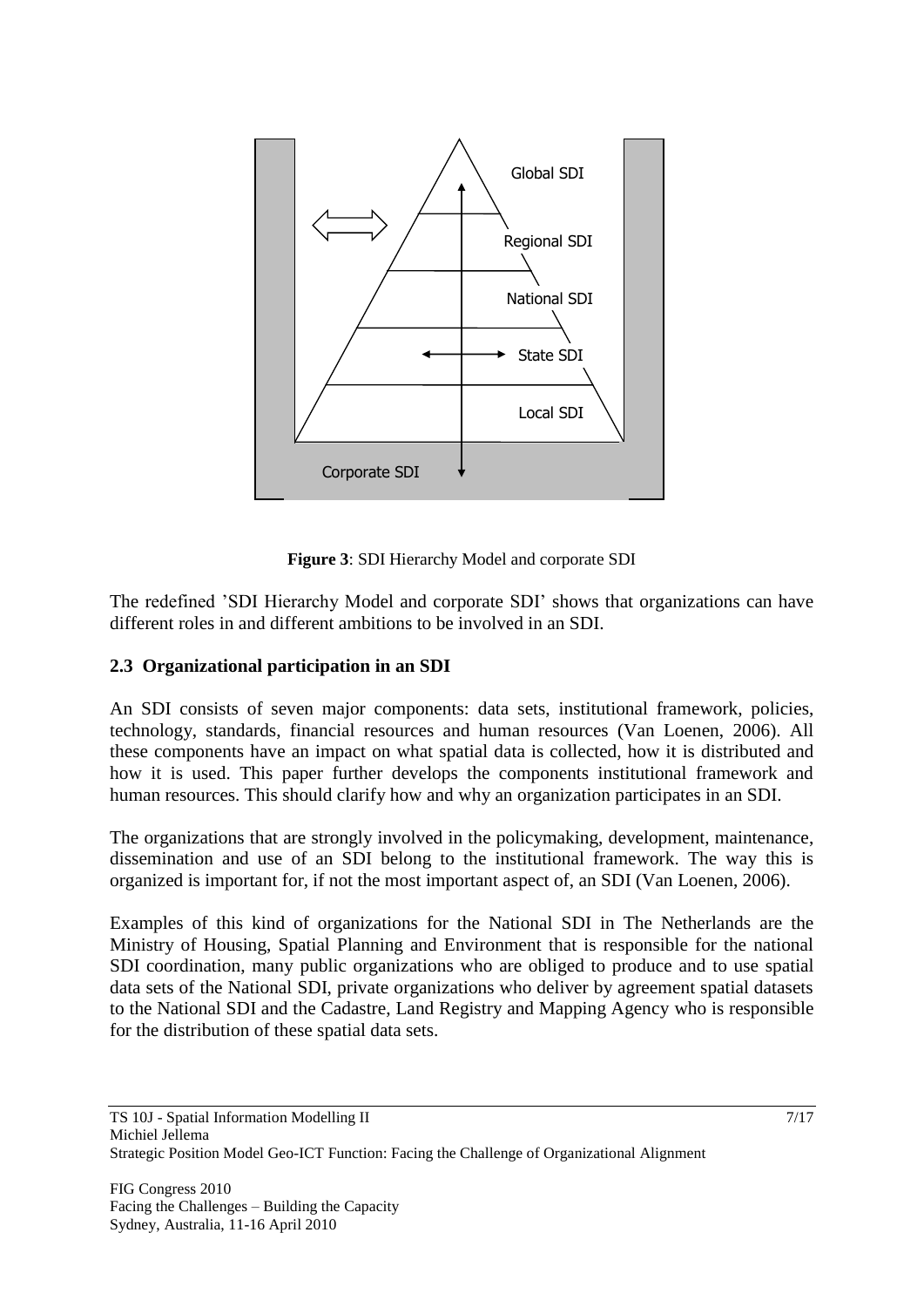Supporting organizations, like Geonovum, the Association of Dutch Municipalities (VNG) and GeoBusinessNederland, and the whole consultative body with all kind of organizations involved and other stakeholders, belong also to the institutional framework.

Human resources, which is similar to the component people (Rajabifard et al., 2002), are a natural component of an SDI. The available human resources determine to what extent the full potential of an SDI will be utilized and to what extent the needs of the society are sufficiently addressed.

All the potential user groups belong to this component. Although, this does not imply that all potential user groups need to be identified. It does mean that the user community has to be considered as part of the total SDI. Van Loenen (2006) distinguishes four user groups: primary, secondary, tertiary and end-users.

The primary users are the organizations producing the spatial data sets for an SDI and are the major users of these spatial data sets of an SDI. The secondary users use the spatial data sets for similar purposes but less frequently and the tertiary users are those that add value to the spatial data sets belonging to an SDI.

Finally, the end-users are the fourth group of users consisting of citizens, decision-makers, and others that use the end-products.

The organizations that can be defined as primary or secondary users belong to the institutional framework of an SDI, and the tertiary users and end-users belong of course to the user community of the SDI, but are not directly involved in the institutional framework of an SDI. The consequence is that the organizational alignment of primary or secondary users will be much stronger and have a higher importance than organizations that are tertiary user or an end-user.

### **3. DYNAMIC ALIGNMENT AMONG ORGANIZATIONS AND SDI's**

This paper is about organizational aspects and aims to explain the alignment between the development of the internal Geo-ICT function of an organization and the interest of this organization in an SDI. It is proposed that a better understanding of this alignment provides insight into the qualitative and quantitative benefits of an SDI and can give direction to a further development of the SDI.

The 'SDI Hierarchy model and corporate SDI' redefined the position and the influence of a corporate SDI to the other SDI's in the SDI Hierarchy Model. The corporate SDI is the internal spatial data infrastructure of the Geo-ICT function of an organization. Related to which user group the organization belongs to, the importance of the organizational alignment among these organizations and the SDI is defined.

When organizations can rely on an SDI, the SDI becomes an important cornerstone for the internal Geo-ICT function of each organization. In return, the investments and businessdecisions of organizations for their Geo-ICT function stimulate the interest and use of an SDI.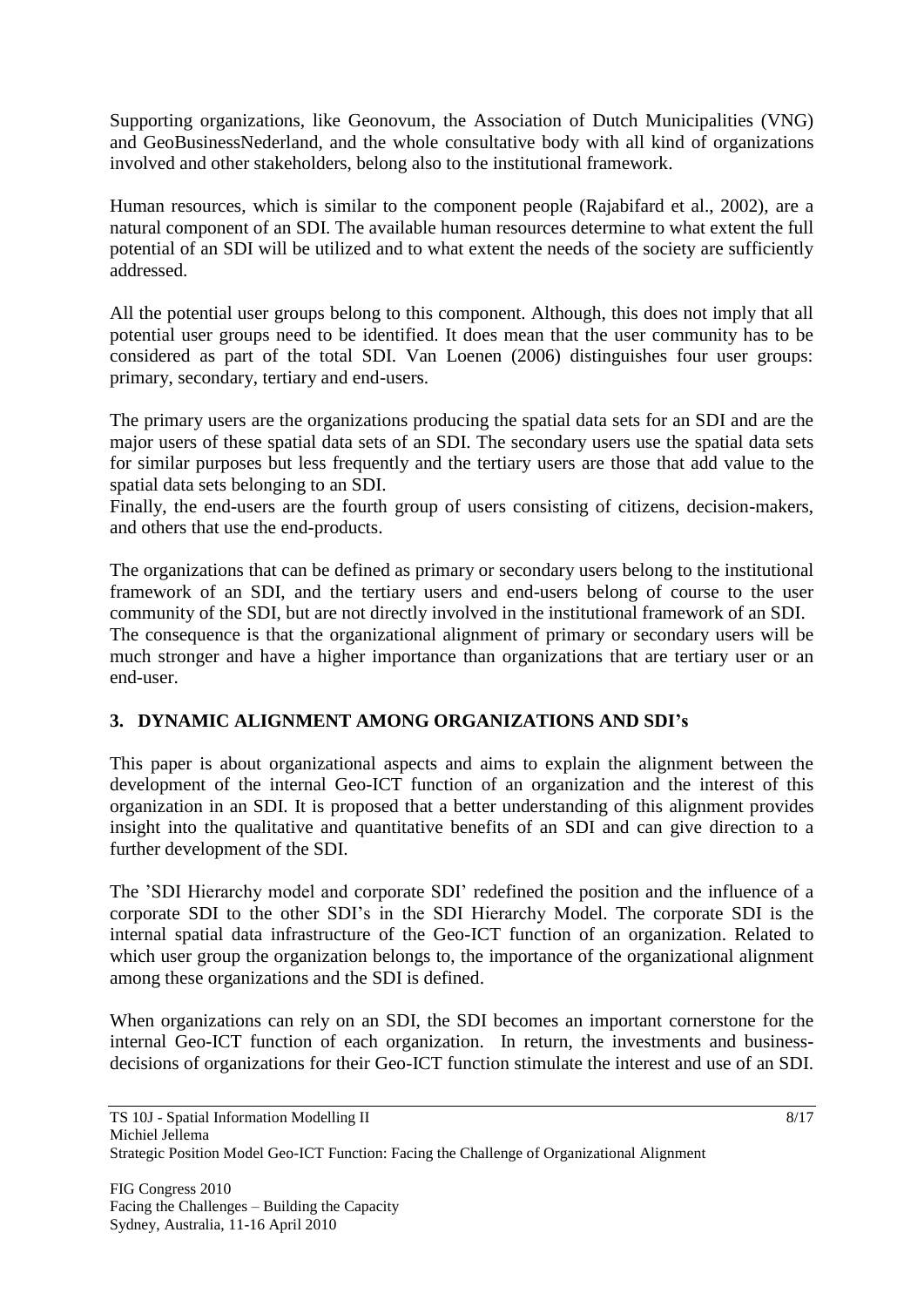This interest can lead to further development of the SDI, so the community of all users drives a successful development of the SDI (Rajabifard et al., 2002).

The Geo-ICT function can defined as the ICT-function of an organization which plan, organize, realize and manage the effort of ICT-components for all the geo-related processes.

The Geo-ICT function belongs to one of the four competencies of an organization. Based on the concept that organizations are striving to increase all the competencies in a continuous process by exchanging one competence for another, the Geo-ICT function is in a continuous process of development.

### **3.1 Strategic Position Model Geo-ICT Function**

Knowing that there are many potential models for analyzing and explaining the dynamic alignment between organizations, the Geo-ICT function and SDI's, the Strategic Position Model Geo-ICT Function is based on the vision of the Four-Phase Model (Hardjono, 2001), the Spatial Model of Effectiveness (Quinn and Rohrbaugh, 1983) and the Strategic Alignment Model (Henderson and Venkatraman, 1999).

The Four-Phase Model analyzes the present organization and determines the organizational control points and interventions in relation to their strategy. It also clarifies the most likely strategy for an organization from the point of view of the present organization. It gives, for example, insight in the possible discrepancy between the most likely strategy from an external market view and from an internal organizational view.

The Four-Phase Model assumes that organizations are striving for an increase in all competencies in a continuous process by exchanging one competence for another. Organizations can reach their goals by becoming externally oriented, internally oriented, oriented on control or oriented on change. According to the vision of the Four-Phase Model, an organization should focus on all the four orientations. In practice however, it has become clear that is not possible for the management of an organization to focus on both external and internal orientation at the same time. The same accounts for the dichotomy control and change. It is possible, however, to focus on a combination of two parts of the two dichotomies, thus creating four different quadrants. So, for example, there can be an emphasis on the combination of external orientation and orientation on control.

The Four-Phase Model consists of four layers:

- the four (material, commercial, socialization and intellectual) basic competencies of an organization. The Geo-ICT function belongs to the socialization competence;
- the organizational orientations (external versus internal, control versus change), which is based on the model of Quinn and Rohrbaugh;
- the strategic premises and performance criteria;
- change over time.

Figure 4 shows the two first layers of the Four-Phase Model.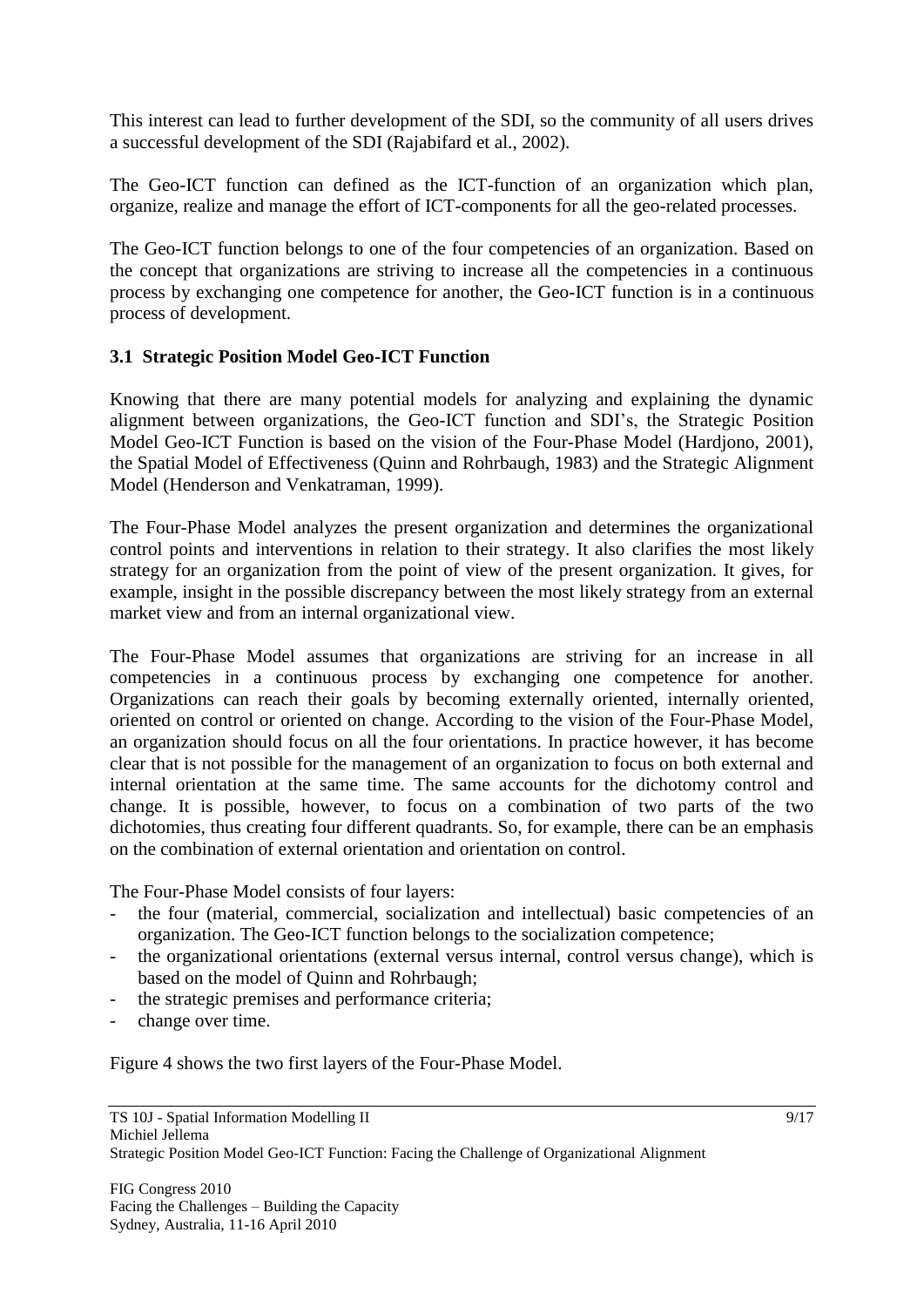

**Figure 4:** The competencies and organizational orientations of the Four-Phase Model

In the Four-Phase Model each quadrant is formed by a combination of two orientations and four interventions are related to a competence. Each quadrant also makes it possible to distinguish a strategic orientation with its own specific goal (see figure 5).



**Figure 5:** The strategic orientations of the Four-Phase Model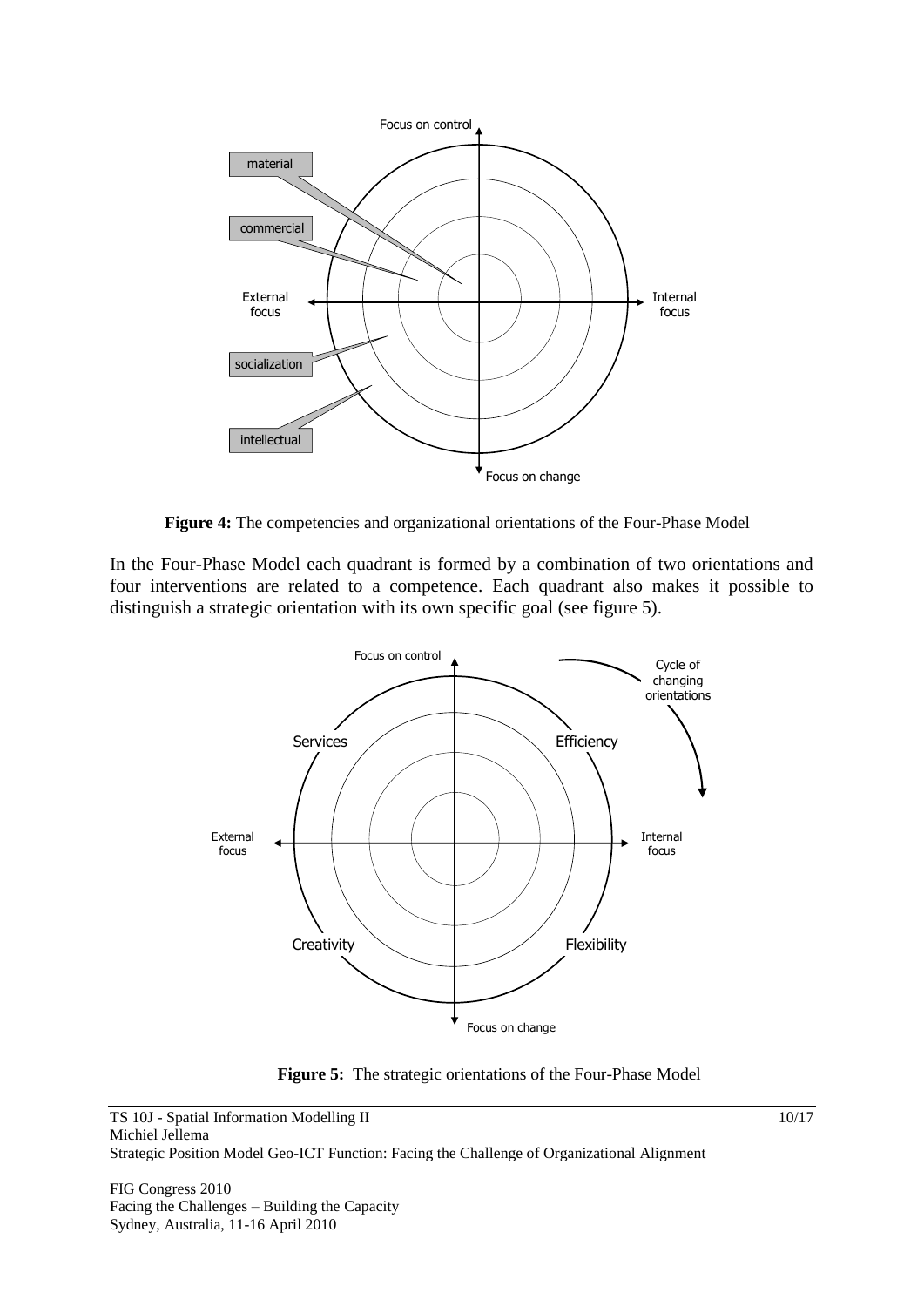In this way, the quadrant with a service orientation is directed towards increasing the effectiveness of an organization, an efficiency orientation is directed towards increasing the efficiency, an orientation towards making the organization lean is directed at increasing the flexibility and finally an orientation towards innovativeness is aimed towards the creativity of an organization.

Ideally, an organization should keep all four goals in balance at the same time. In practice, however, it has become clear that this balance cannot be reached by giving attention to all four goals at the same time. It can only be reached by shifting the attention in time from one goal to another with a certain rhythm. This stresses the necessity to choose one of the strategic orientations for a certain period. In the model, such a period is called a phase, hence the name Four-Phase Model.

According to the strategic orientation in each phase the management of an organization has to make decisions about the investments and development of the competencies, including the Geo-ICT function.

The Strategic Alignment Model (Henderson and Venkatraman, 1999) is a good framework for comparing, analyzing and explaining the goals, objectives and activities of the ICT-department to the goals, objectives and activities of the organization. In the Strategic Alignment Model (see figure 6) the alignment between the business structure and the ICT strategy, and also the business strategy and ICT structure is described as a cross-dimensional alignment.



**Figure 6**: Strategic Alignment Model (Henderson and Venkatraman 1999)

Henderson and Venkatraman (1999) based their concept of strategic alignment on two building blocks: strategic fit and functional integration. The first building block recognizes the need for any strategy to address both external and internal domains. In the external domain,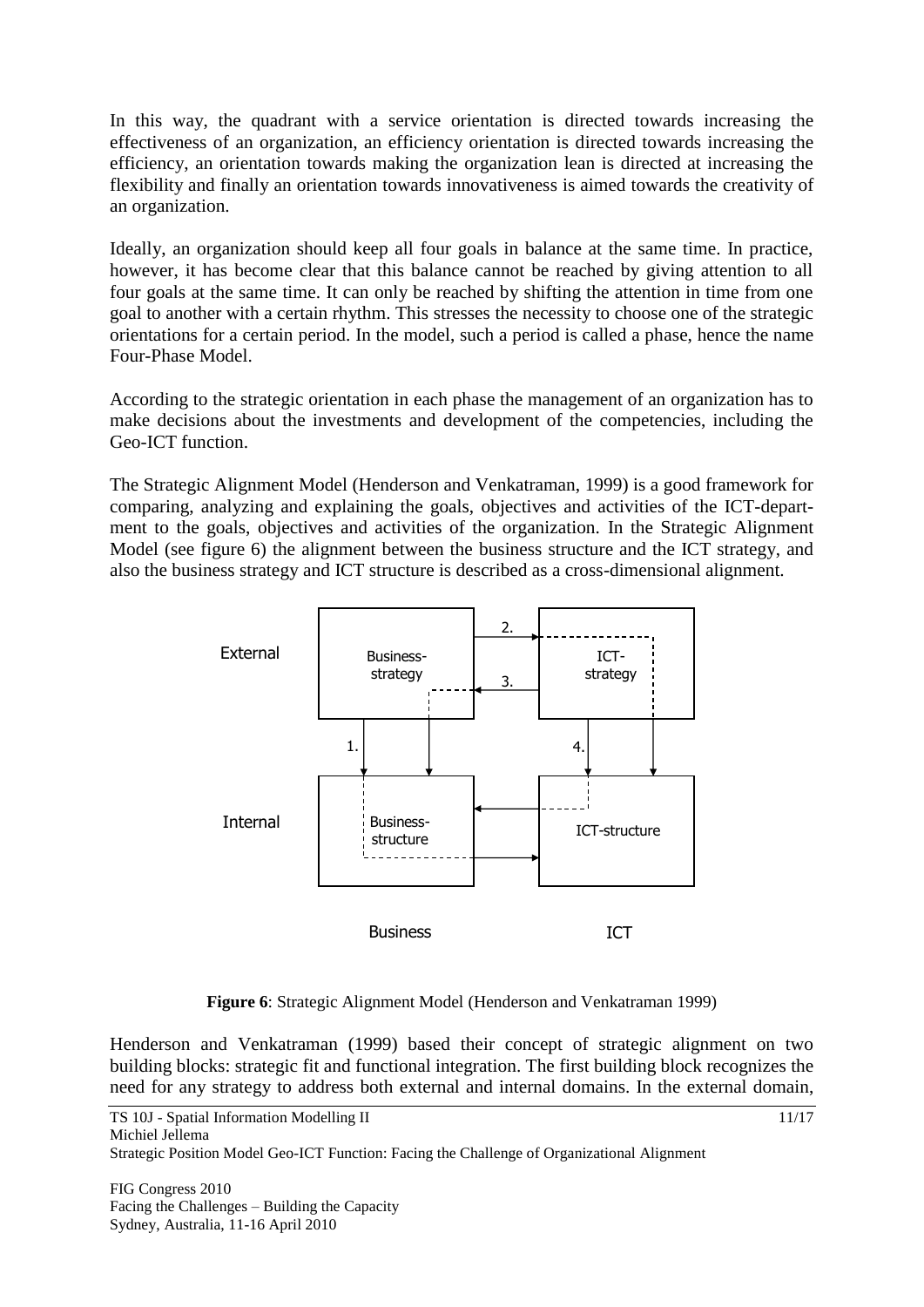the Strategic Alignment Model addresses the business arena in which the organization is active and is concerned with decisions such as product-market offering and distinctive strategy attributes that differentiate the organization from its competitors.

In contrast, the internal domain is concerned with choices pertaining to the logic of the administrative structure and the specific rationale for the design and redesign of critical business processes, as well as the acquisition and development of the human resource skills necessary for achieving the required competencies for the organization.

Ideally, the management of an organization should keep all four domains in balance at the same time. In practice it has become clear that the management take notice of two or three out of the four domains. In figure 6 the four dominant alignment perspectives are presented with four arrows. Each arrow represents a different alignment perspective.

None of the perspectives is the best and no single perspective is exclusive for the management. There is also no correlation between the perspectives and the strategic orientation of the management at that moment. Depending on the kind of issues at hand the management chooses the best alignment perspective.

When the vision of the Strategic Alignment Model is integrated into the Four-Phase Model and the organizational orientations of the Four Phase Model are redefined to similar ICTorientations, it becomes possible to compare, analyze and explain the development of the Geo-ICT function, including the corporate SDI, in relation with the strategic orientation of the organization at a certain period. In figure 7 the resulting Strategic Position Model Geo-ICT Function is presented.



**Figure 7**: Strategic Position Model Geo-ICT Function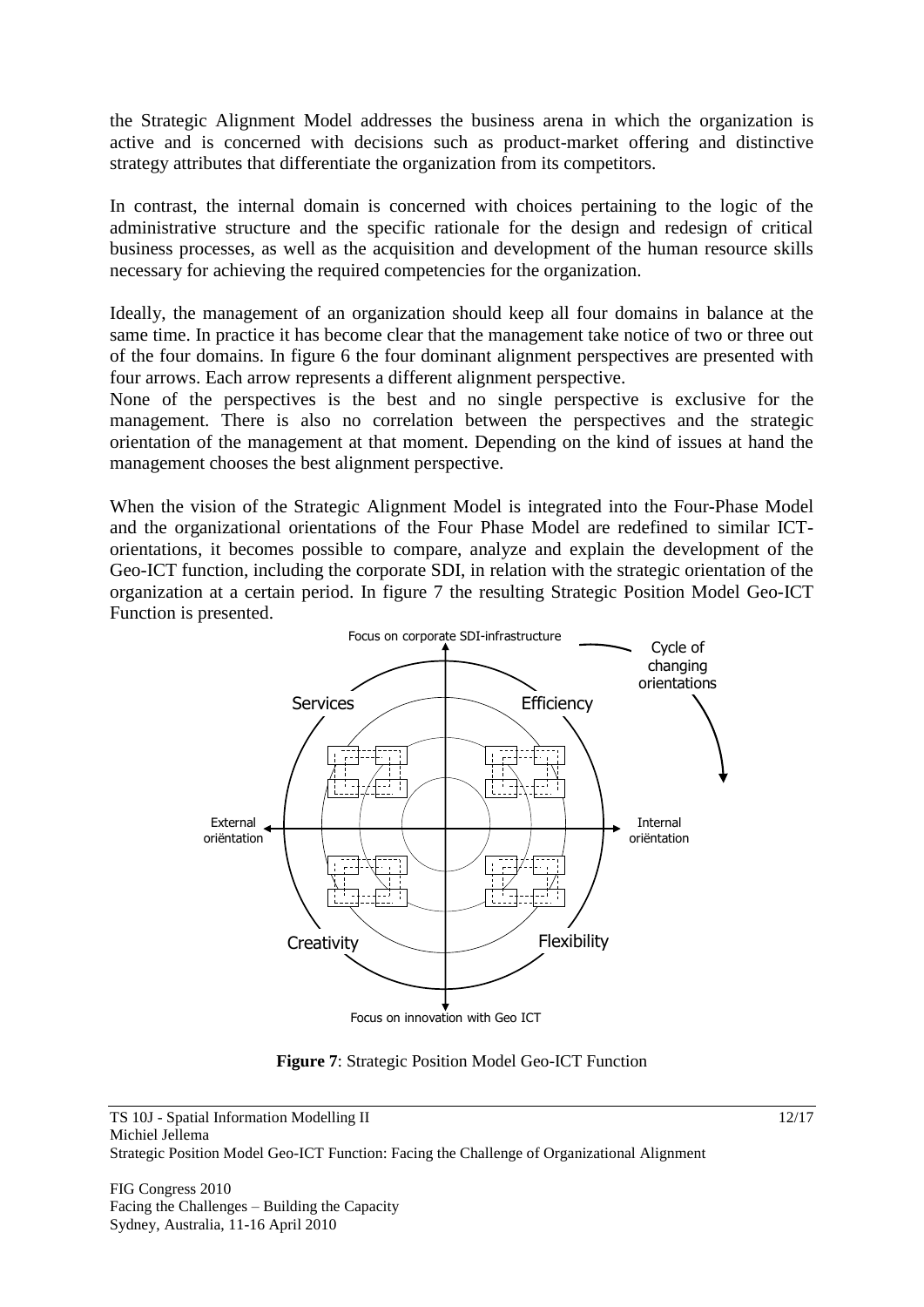## **3.2 Dynamic alignment between Geo-ICT function and the SDI's**

When it is possible with the Strategic Position Model Geo-IT Function to compare, analyze and explain the development of the internal Geo-ICT function in relation with the strategic orientation of the organization at a certain period, it becomes also possible to explain the dynamic alignment between the internal Geo-ICT function and the SDI's from the SDI Hierarchy Model.

The suggestion is that when in a certain period the strategic orientation of the Geo-ICT function is in the same phase of strategic orientation as an SDI, there is an optimal alignment between both. The consequence can be that the SDI can produce significant human and resource savings and significant returns and benefits for the organization 'that aligns with the SDI'.

When the strategic orientation of the Geo-ICT function is in a different phase of strategic orientation as an SDI, there is a sub-optimal or even a negative alignment between both. In this situation the organization may make no or less use of the SDI and the benefits of the SDI for the user-community will diminish.

Both of these possibilities in alignment are presented in figure 8.



**Figure 8:** Alignment among Geo-ICT function and SDI

At present, in the ongoing study several cases in The Netherlands are selected to assess the utilization of the Strategic Position Model Geo-ICT Function in practice. The coming results of this investigation are expected to provide insight in the validity of the model and explain the dynamic alignment among organizations in their relationship with SDI's.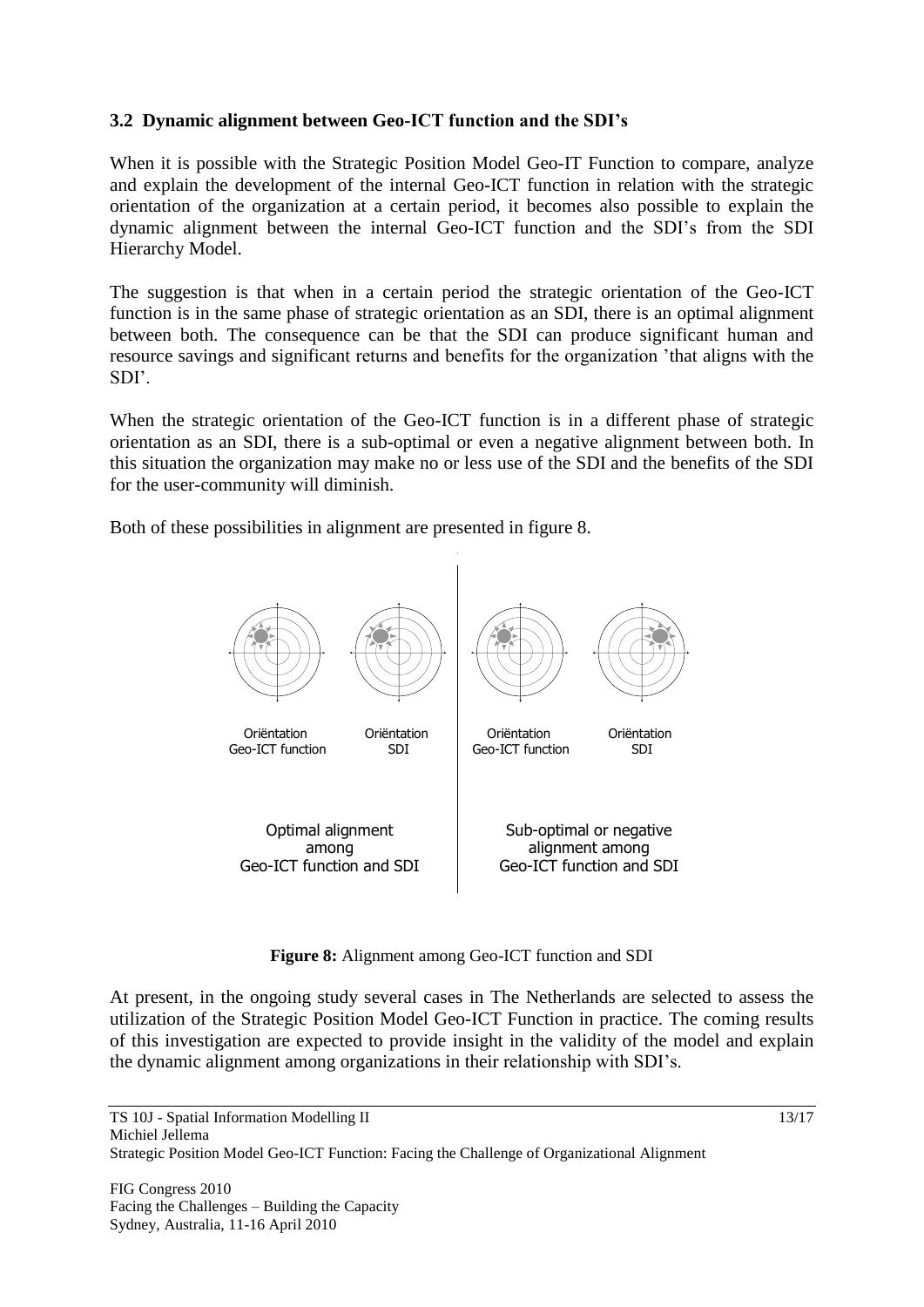## **4. CONCLUSION**

The development and the success of SDI's depend on the use and involvement of organizations of these SDI's. By reducing duplication and facilitating integration and development of new and innovative business applications, SDI's can produce significant human and resource savings and returns and benefits for not only the organizations involved but for the whole user-community.

This paper focuses on organizational aspects and aims to explain the dynamic alignment between the development of the internal Geo-ICT function, including the corporate SDI, of an organization and the interest of this organization in an SDI. It is proposed that a better understanding of the topic of alignment provides an insight into the qualitative and quantitative benefits of an SDI and can give direction to a further development of the SDI.

The cooperation among the different public and private organizations involved in an SDI is complex and the success of the SDI is mainly based on the organizational aspects of the cooperation. The complexity of the cooperation among organizations in an SDI has also a dynamic aspect. Not only the organizations involved in the ongoing process of developing the SDI, also the SDI's itself developed due to new initiatives. Partnership building among the stakeholders is an important element in this process of development of SDI's.

The 'SDI Hierarchy model and corporate SDI' redefined the position and the influence of a corporate SDI to the others SDI's in the SDI Hierarchy Model. The corporate SDI is the internal spatial data infrastructure of the Geo-ICT function of an organization. Related to which user group the organization belongs, the importance of the organizational alignment among this organization and the SDI is defined.

The Strategic Position Model Geo-ICT Function describes a theoretical approach on with it becomes possible to compare, analyze and explain the dynamic alignment between the internal Geo-ICT function, including the corporate SDI, of the organization and the SDI's from the SDI Hierarchy Model. At present several cases in The Netherlands are selected to assess the utilization of the Strategic Position Model Geo-ICT Function in practice.

When organizations are 'in alignment with the SDI' and they can rely on an SDI, the SDI becomes an important cornerstone for the internal Geo-ICT function of each organization. In return, the investments, development and business decisions of organizations for their Geo-ICT function give an impulse to the interest and the use of an SDI. This interest can lead to further development of the SDI, so the community of all users drives a successful development of the SDI.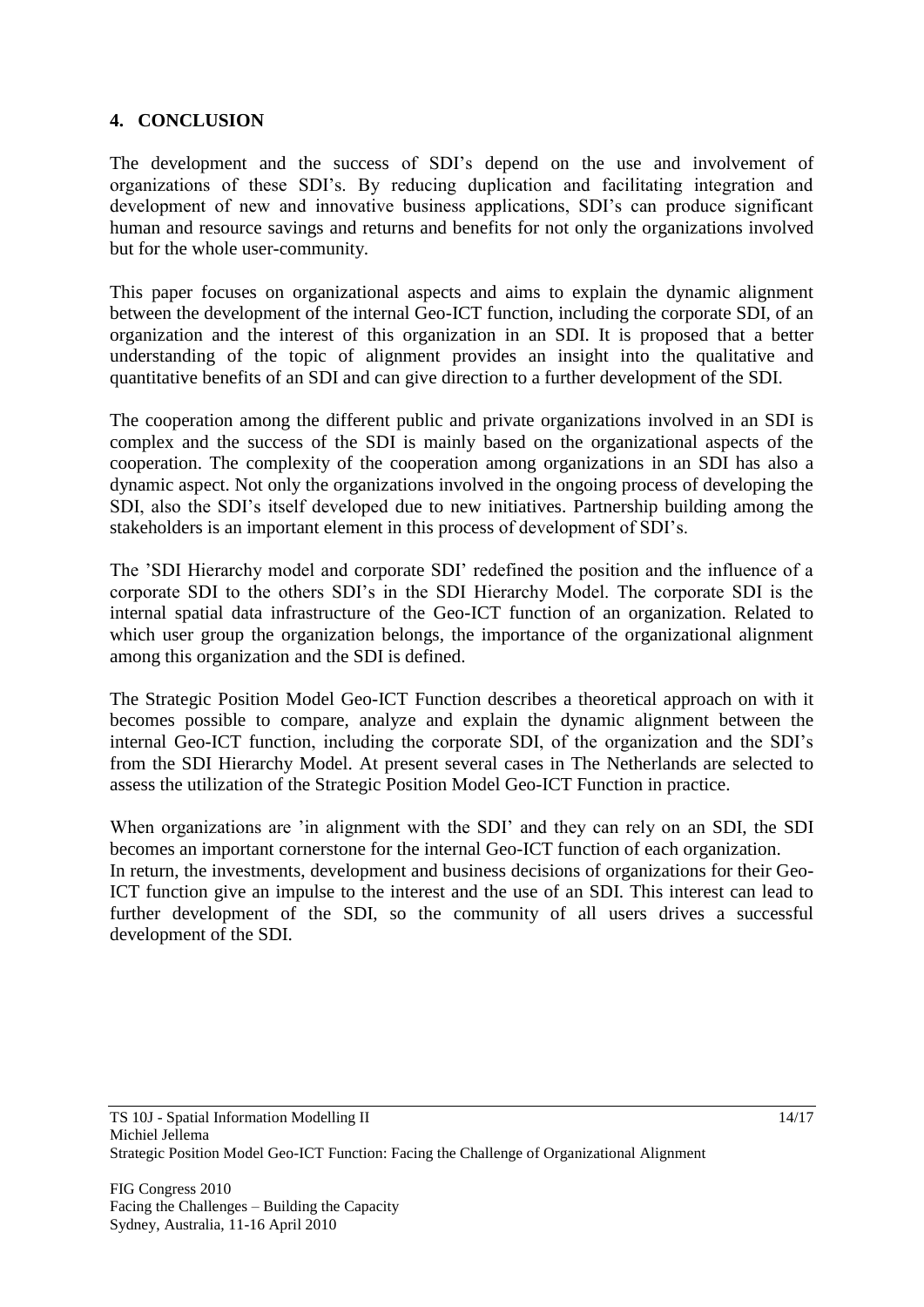#### **REFERENCES**

Bregt, A.K., Grus, L., Crompvoets, J., Castelein, W.T., Meerkerk, J. 2008, Changing demands for spatial data infrastructure assessment: experience from The Netherlands, *chapter 17 of A MultiView Framework to Assess Spatial Data Infrastructures*

Clinton W.J., 1994, *Executive Order 12906*

Davies B., 2006, Geo-information: Enabling a global business to meet its targets, *FIGconference 2006*

Hardjono, T.W. 2001, Maturity of Organisations and Business Excellence, *EOQ Congress 2001*

Henderson J.C., Venkatraman N., 1999, Strategic alignment: leveraging information technology for transforming organizations, 1999

Jellema, M. 1994, Geographic land information organized at a metropolitan level, *FIGconference 1994*

Jellema, M. 2002, DataLand: a Dutch perspective on the quality of municipal geoinformation, *UDMS-conference 2002*

Jellema, M. 2008, Wat zijn uw motieven bij intergemeentelijke samenwerking? [What are your motives for intermunicipal cooperation?], *B&G maart 2008*

Jellema, M. 2009, Cooperation among Dutch municipalities makes geo-information accessible for regional disaster management organizations, *UDMS-conference 2009*

Kok, B. 2005, Partnership building is a crucial element of the Dutch NSDI, *FIG Working Week 2005 and GSDI-8*

Loenen van, B. 2006, *Developing geographic information infrastructures, The role of information policies, Delft: DUP Science*

Masser, I. 2005, *GIS Worlds, Creating Spatial Data Infrastructures*

Rajabifard, A., Williamson, I.P., Holland, P. Johnstone, G. 2000, From local to Global SDIinitiatives: a pyramid of building blocks, *GSDI-conference 2000*

Rajabifard, A., Williamson, I.P. 2001, Spatial Data Infrastructures: concepts, SDI: Hierarchy and future directions, *Geomatics '80*

Rajabifard, A., Feeney, M-E., Williamson, I.P. 2002, The cultural aspects of sharing and dynamic partnerships within an SDI-hierarchy, *Cartography Journey 31(1)*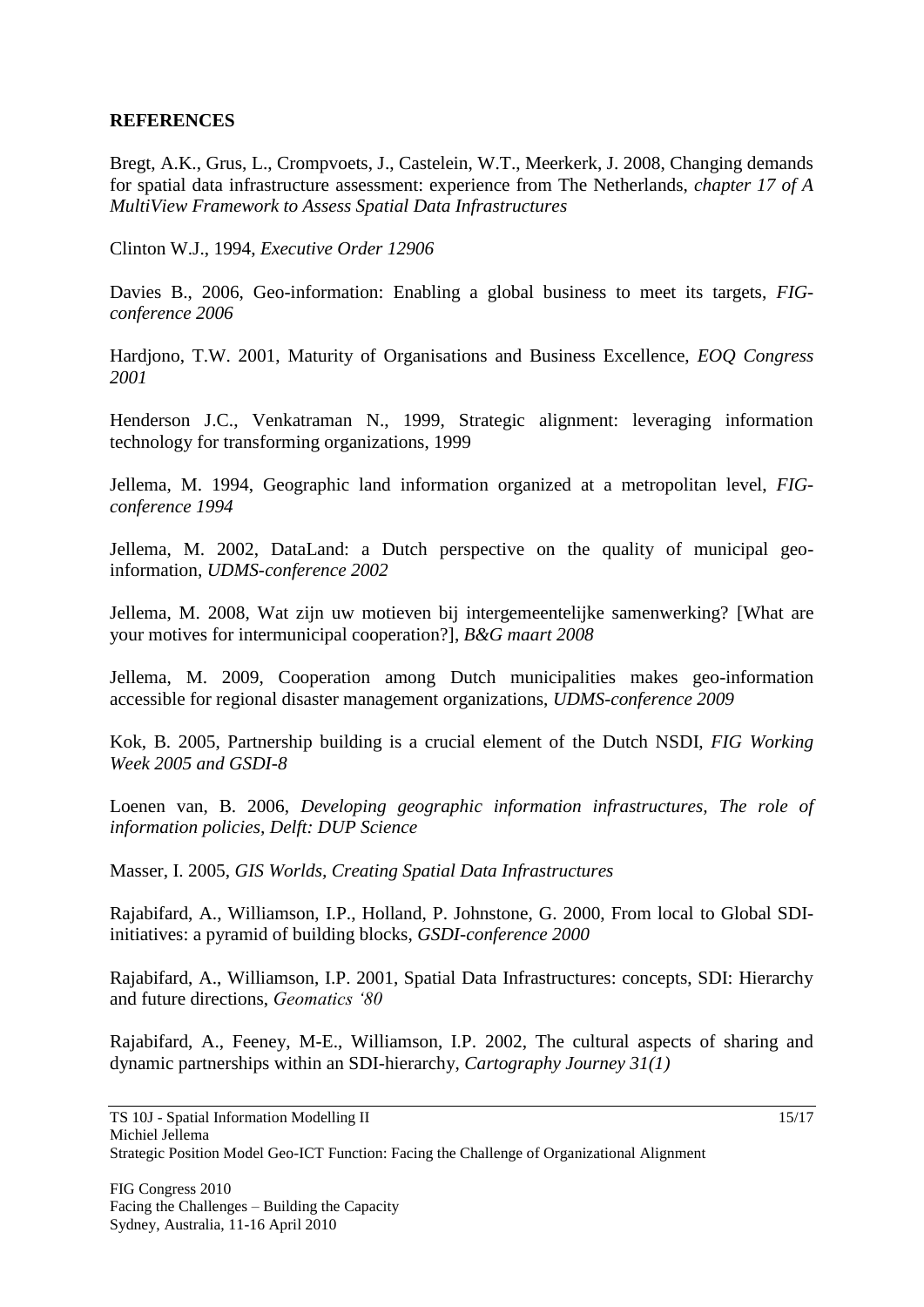Rajabifard, A., Williamson, I.P. 2002, Spatial Data Infrastructures: an initiative to facilitate spatial data sharing, *Global Environmental Databases- Present Situation and Future Directions. Volume 2 (International Society for Photogrammetry and Remote Sensing (ISPRS-WG IV/8), GeoCarto International Centre, Hong Kong)*

Quinn, R.E., Rohrbaugh, J. 1983, A spatial model of effectiveness criteria: towards a competing values approach to organizational analysis, *Management Science 29 (3)*